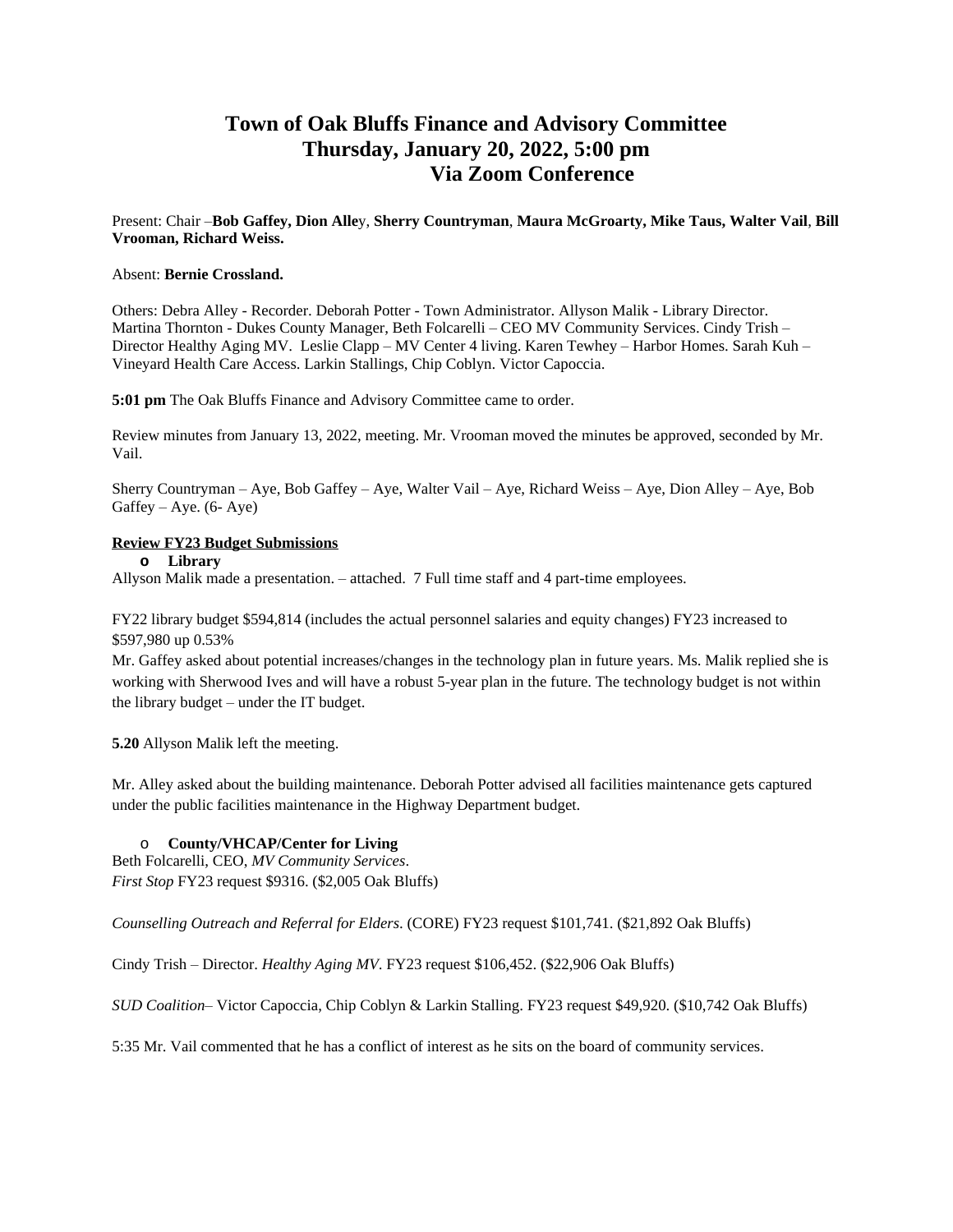Mr. Gaffey asked Ms. Folcarelli about the position at the SUD coalition, it had previously been paid for by fundraising, and the amount they are asking for is a stop gap for two to three years. They have applied for federal funding to cover this position but not until after second year. Victor Capoccia said they will work with a firm sunset at three years.

Ms McGroarty commented the Community services assesses a 12% administrative fee and then the subcommittee (Harbor Homes) has a further administrative fee of 5%.

Mr. Taus would like to see a chart to see who administratively is taking care of what departments/ enterprises.

Ms McGroarty noted Town of Oak Bluffs is also funding "Council on Aging"; some of these services overlap with programs that Dukes County oversees and is seeking funds for. If you could go lean on the administration and heavy on the direct services, it is easier to allocate funds.

## **Leslie Clapp** – *MV Centre for Living*

#### FY23 request \$510,170 (\$109,776 Oak Bluffs) Level Funded

Serve 23 families, can take 10 -15 people a day. Goal is to increase the number of people in the coming months. Fee for service is \$60/day full day (6 Hours). The organization need to find a way to provide more transportation, VTA has previously done transportation, they will not be able to provide increased services. Looking to find a way outside of the budget to cover transportation to get people to shopping, doctors' appointments.

Mr. Vrooman asked about the salary line – it has gone up 44% for 4 employees. Ms. Clapp said yes - hours have increased, they have added a position.

Mr. Vail comment about elderly population on the island; aging population is growing tremendously. It is going to be an increase in budgets in the future. Ms Clapp said they have seen a significant request for increase in services. Ms Trish said 1 in 3 of the Oak Bluffs residents are over 65 years of age.

Ms. McGroarty asked 10 employees, only 3 have health insurance? Ms. Clapp said most of the employees are covered by a spouse or family member or are on Medicare.

#### **Karen Tewhey** *– Harbor Homes* (Homelessness Prevention)

FY23 request \$57,284 (\$12,326 Oak Bluffs)

Last year 120 referrals. Full time position based on Martha's Vineyard. \$25/hr. FY23 4% increase \$26/hr. Harbor Home was asked by Dukes County to house, supervise, and train this person. Harbor Homes is requesting 5% administrative costs to cover payroll, supervision, training space and utilities.

Ms Countryman asked about the one hundred referrals per year. How many homeless do we think there are on the island. Ms. Tewhey said over the course of the year there would be one hundred people or families who are facing homelessness. There is an underreported number of families who are living in substandard or illegal conditions. There is a fear of coming forward in case of social services become involved.

#### **Sarah Kuh –** *Vineyard Health Care Access Program*

FY23 request \$430,895 (\$92,718 Oak Bluffs)

Bureaucracy navigators for health care for one in eight people on Martha's Vineyard.

Mr. Vrooman asked about the increase in the budget. Ms Kuh said that for the first time they must contribute to OPEB (Other Post-Employment Benefits) \$4000.

Mr. Vrooman asked about their OPEB liability? Martina Thornton will find this number for the committee.

The OPEB directive came from the Commissioners. The Health care access liability  $-$  \$278,000